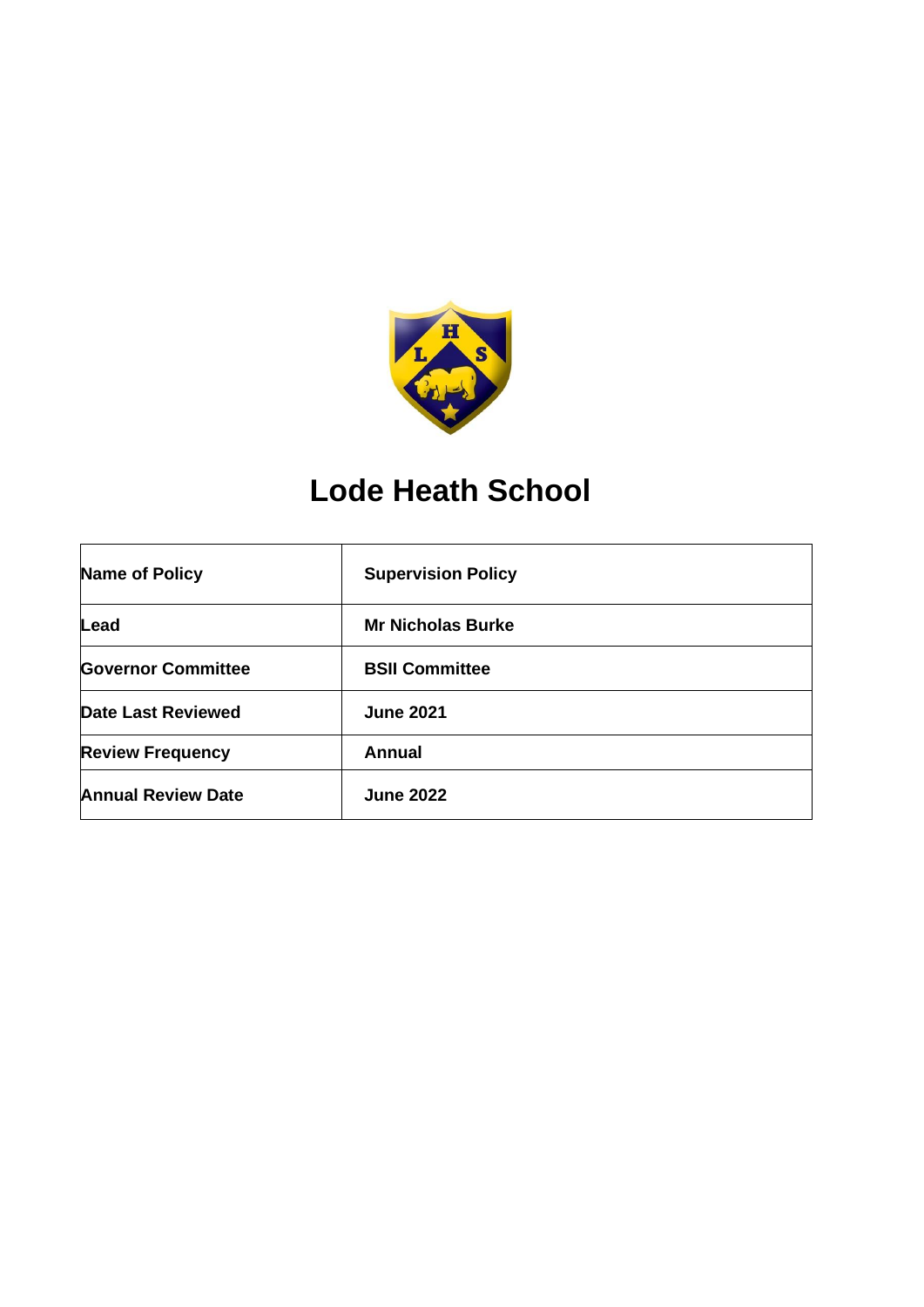# **Definition**

Supervision is an accountable process which supports, assures, and develops the knowledge, skills and values of an individual, group, or team; undertaken by suitably trained professionals.

# **Purpose**

The purpose is for professionals to:

- Reflect on practice.
- Improve the quality of their work.
- Increase understanding of professional issues.
- Achieve agreed objectives and outcomes.

# **Principles**

Supervision must:

- Focus on the child.
- Ensure consistency with Arden Multi Academy Trust, local authority, and school procedures.
- Provide a safe environment for reflection and professional challenge.
- Acknowledge the emotional impact of the work.
- Recognise and manage feelings and beliefs which may affect the safeguarding of children.
- Identify when a case needs to be escalated using Solihull LSCB dispute resolution procedures, due to concerns about case progress or other aspects of case management, including ineffective multi-agency working.

## **Safeguarding supervision will always keep a focus on the best interests of the children in the school and promote their safety and well-being.**

# **Promoting a safeguarding culture in the school**

- Supervision will support and strengthen the safeguarding culture we are committed to for our school. Supervision will promote and model the following indicators of a safe school:
- Staff are respectful to all employees as well as children and their parents
- Staff are open about discussing good and poor practice
- Any breach of safeguarding policy or procedure is acted on appropriately
- Any learning (national, local or organisation) is acted upon through a review of policy and procedures and the undertaking of appropriate training
- Leaders model appropriate behaviour (being mindful of the staff code of conduct)
- Staff are knowledgeable about the vulnerability of the children that they look after and fully adhere to child protection and safeguarding policies, and the guidance in part 1 of Keeping Children Safe in Education (2016)
- Staff are aware that abusers may already be in the employment of the organisation, and are clear on the managing allegations procedures
- Children are listened to
- Staff are empowered to challenge poor practice and behaviour
- Whistle-blowing policy and procedures (and other relevant procedures) are in place and staff know how to use them
- LSCB professional dispute resolution procedures are followed where there is professional disagreement.
- Staff training is regular and thorough.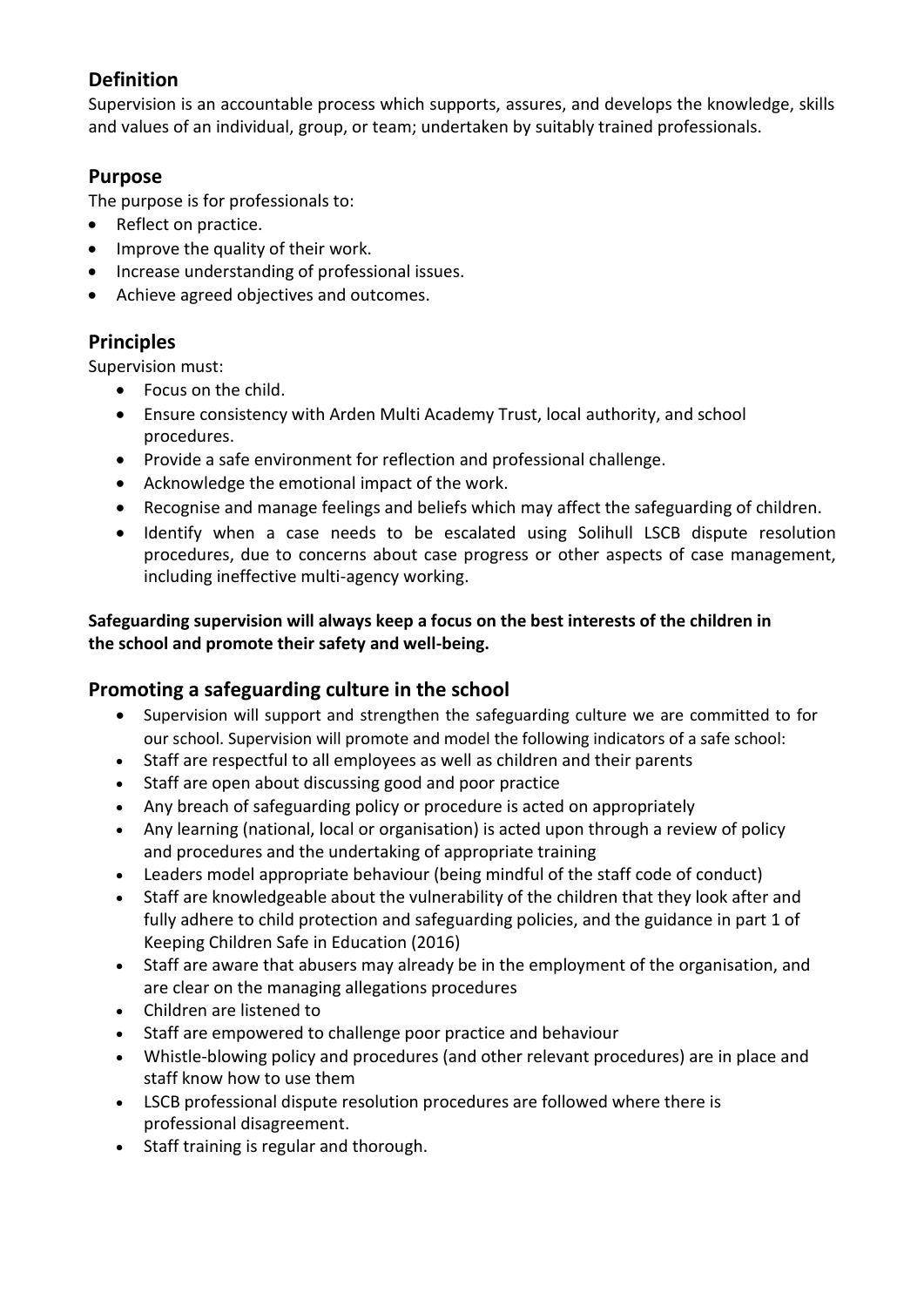# **The Key Functions of safeguarding supervision are:**

#### **Management Oversight and Accountability**

- The child is central to all decision-making activity within the supervision process, so that children receive child focused services that meet their needs.
- The frequency of supervision sessions meets Solihull Local Safeguarding Children's
- Board standards (minimum every 3 months).
- Practitioners experience supervision as providing an opportunity to reflect, to receive professional challenge and to be supported in providing challenge to others.
- The supervision process evidences management oversight and support that assesses practitioners' compliance, and professional competence/confidence with regard to adhering to local policies, protocols, and procedures, and promotes timely progression of the case.
- The supervision process checks interventions are working effectively to improve outcomes for children:
	- o Intervention plans are adhered to, and staff contribute to, any reassessment of the plan, so that they have a positive impact on the child and address the diverse needs of children and young people, including effective communication (particularly EAL and disabilities).
	- $\circ$  Swift, effective action is taken when plans are not working or a deterioration is recognised, and potential vulnerabilities are identified and countered.
	- o Parental non-compliance and/or disguised compliance is recognised and acted upon, reported to children's social work appropriately and recorded.
- To provide reflective space to offload to analyse on-going concerns and specific incidents, to assess risk and need and to provide an important check and balance on decision making and planning.
- To review workloads and issues relating to workplace and working practices can be identified and discussed; checking out that our processes are fit for purpose. This includes triangulation of evidence bases and reviewing needs against thresholds.

**Continuing Professional Development:** so that practitioners have the knowledge to correctly apply the thresholds and referral processes to support effective and accountable practice, so that:

- Safeguarding children performance and practice is competent, accountable, and soundly based in research and practice knowledge; and that staff fully understand their roles, and responsibilities and the scope of their professional and statutory duties.
- Professional development needs with respect to safeguarding practice are considered and supported, including learning from serious case reviews.
- Practitioners are aware of the threshold's guidance, know where to find it and use it to support the making of high quality, evidence-based referrals.
- Practitioners are aware of how to make appropriate referrals to all relevant agencies, including safeguarding referrals and out of hours' services.
- Practitioners are clear about the requirement to obtain consent.
- Practitioners are aware of the need to receive feedback on a referral made and take action to pursue feedback where it is not received.
- Practitioners are aware of where to go for advice regarding a referral if he/she needs clarification; where advice is sought this is recorded.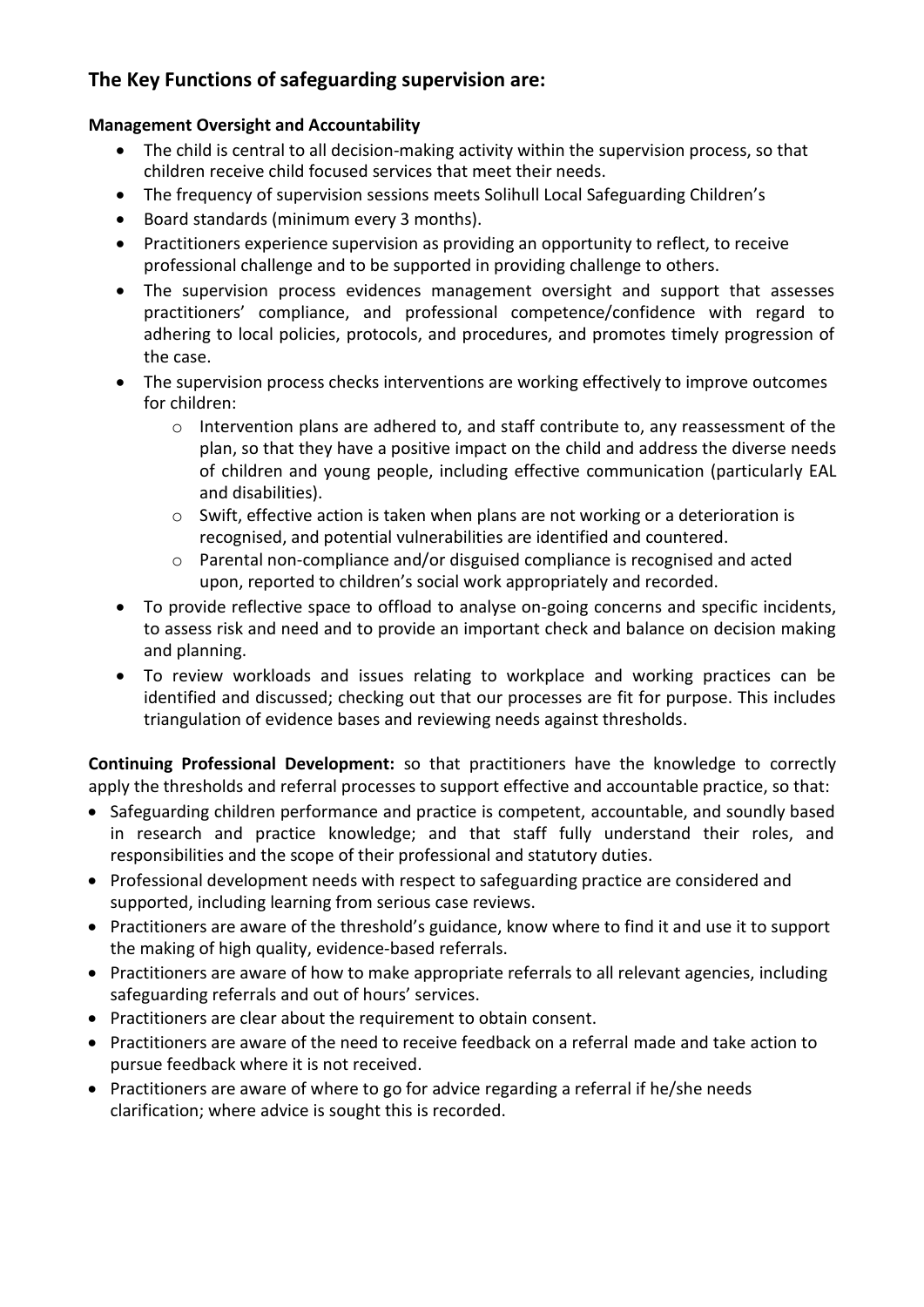**Multi-agency working:** to check out the quality of information sharing including core group work, MASE, early help and other appropriate multi-agency meetings so that:

- There is appropriate involvement and engagement in cases.
- Practitioners are aware of, understand and apply information sharing protocols.
- Practitioners review the evidence, prepare reports (using relevant templates), and actively contribute to multi-agency meetings.
- Records of multi-agency meetings are obtained, relevant actions are followed through and reported on, as necessary.
- Practitioners are aware of the Solihull LSCB dispute resolution procedures and use these effectively.

#### **Voice of the Child**

- Professionals consider what life is like for the child.
- The child's wishes and feelings are gathered and considered in an age-appropriate way.
- Diversity and disability issues are appropriately identified, understood, addressed, and recorded.

#### **Personal Support**

- To provide reflective space for the supervisee to discuss and work through the personal impact of the safeguarding role and responsibilities. This includes support to address the emotional impact of the work where required.
- Clarify boundaries between support, counselling, consultation, and confidentiality in supervision.
- Help the worker to explore emotional blocks/barriers to their work.
- Create a safe climate for the worker to look at their practice and the impact it has on them as a person.

Good supervision involves a balance between all five key functions, not always within one session, but certainly over the entire supervision process.

| <b>Benefits of Effective Supervision</b>    | <b>Impact of Poor Supervision</b>          |
|---------------------------------------------|--------------------------------------------|
| More accurate assessment and enhanced       | Worker less clear, more rigid              |
| development of worker                       |                                            |
| Worker clear and confident in role and task | Child, young person (CYP) or family less   |
|                                             | confident                                  |
| User confident in the worker, good          | CYP or family less open, less information  |
| relationships built                         | given, poorer relationships built          |
| Increased capacity, trust, and openness,    | Assessment weaker, less likely to be       |
| reduced anxiety, stronger partnership       | shared/agreed                              |
| Clearer assessment, more evidenced          | Plans less likely to be shared/agreed      |
| based, worker and CYP/family clearer about  |                                            |
| the work being carried out                  |                                            |
| Worker communicates better with other       | Poorer links with other agencies/danger of |
| agencies                                    | drift and delay                            |
| Plans more informed, owned, implemented     | CYP and families may be less open, more    |
| and reviewed                                | dependent                                  |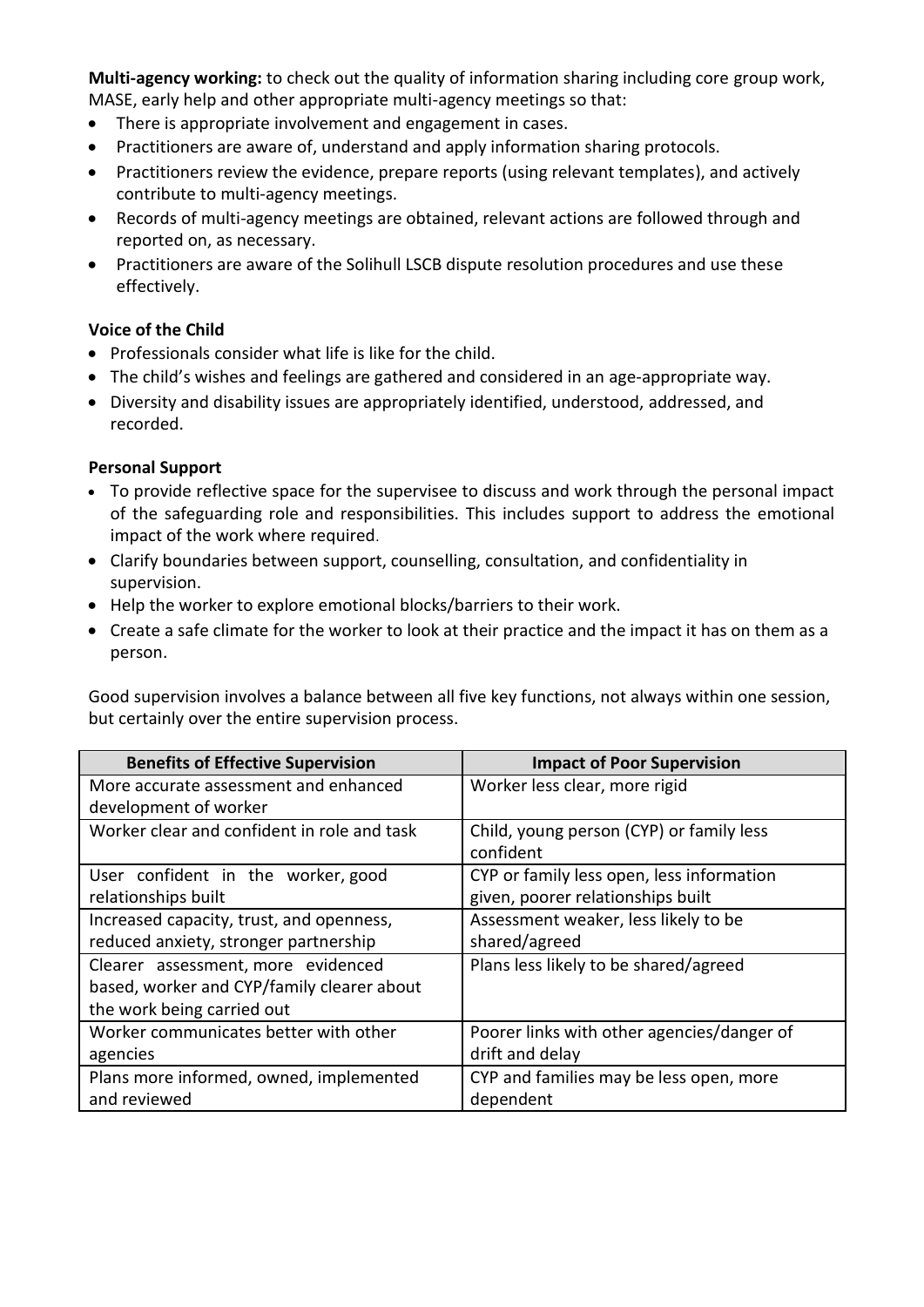## **Roles and Responsibilities**

The 'supervisor' is responsible for:

- Sharing the responsibility for making the supervisory relationship work.
- Ensuring confidentiality, subject to child and staff safety.
- Creating an effective, sensitive, and supportive supervision.
- Providing suitable time and location.
- Agreeing timescales within which supervision takes place.
- Eliminating interruptions.
- Maintaining accurate and clear records.
- Recording supervision on the child protection file.
- Ensuring the school's professional standards are met.
- Ensuring that where a change in line management occurs, a handover process is arranged between all parties concerned.
- Ensuring that issues relating to diversity are addressed constructively and positively and provide an opportunity for staff to raise issues about their experience and diversity.

The 'supervisee' is responsible for:

- Sharing the responsibility for making the supervisory relationship work.
- Attending regularly, on time and participating actively; being open and honest, raising concerns and seeking support where needed.
- Accepting the mandate to be supervised and being accountable for any actions.
- Preparing appropriately for supervision sessions.
- Ensuring the recording of supervision is reflective of the meeting.
- Actively participating in an effective sensitive and supportive supervision.
- Aiming to meet the school's professional standards.

| Staff involved in child protection<br>casework, and early help casework,<br>who might need safeguarding<br>supervision | Who might provide safeguarding supervision                                                                |
|------------------------------------------------------------------------------------------------------------------------|-----------------------------------------------------------------------------------------------------------|
| Designated Safeguarding Lead (DSL)                                                                                     | Associate Headteacher (or another Headteacher),<br>Deputy<br>DSL, DSL from another school within the AMAT |
| Deputy Designated Safeguarding Lead<br>(DDSL)                                                                          | DSL, Associate Headteacher                                                                                |
| Year Heads                                                                                                             | DSL, DDSL, Associate Headteacher                                                                          |
| Pastoral Leads                                                                                                         | DSL, DDSL, Associate Headteacher                                                                          |
| SENCO/LAC Co-ordinator                                                                                                 | DSL, DDSL, Associate Headteacher                                                                          |
| Class teachers                                                                                                         | DSL, DDSL, Year Heads, Pastoral Leads                                                                     |
| <b>Teaching Assistants</b>                                                                                             | DSL, DDSL, Year Heads, Pastoral Leads                                                                     |
| <b>Child and Family Support Workers</b>                                                                                | DSL, DDSL, Pastoral Leads, Line Manager                                                                   |
| Other specialist support workers                                                                                       | DSL, Pastoral Leads, Line Manager,<br>professional body                                                   |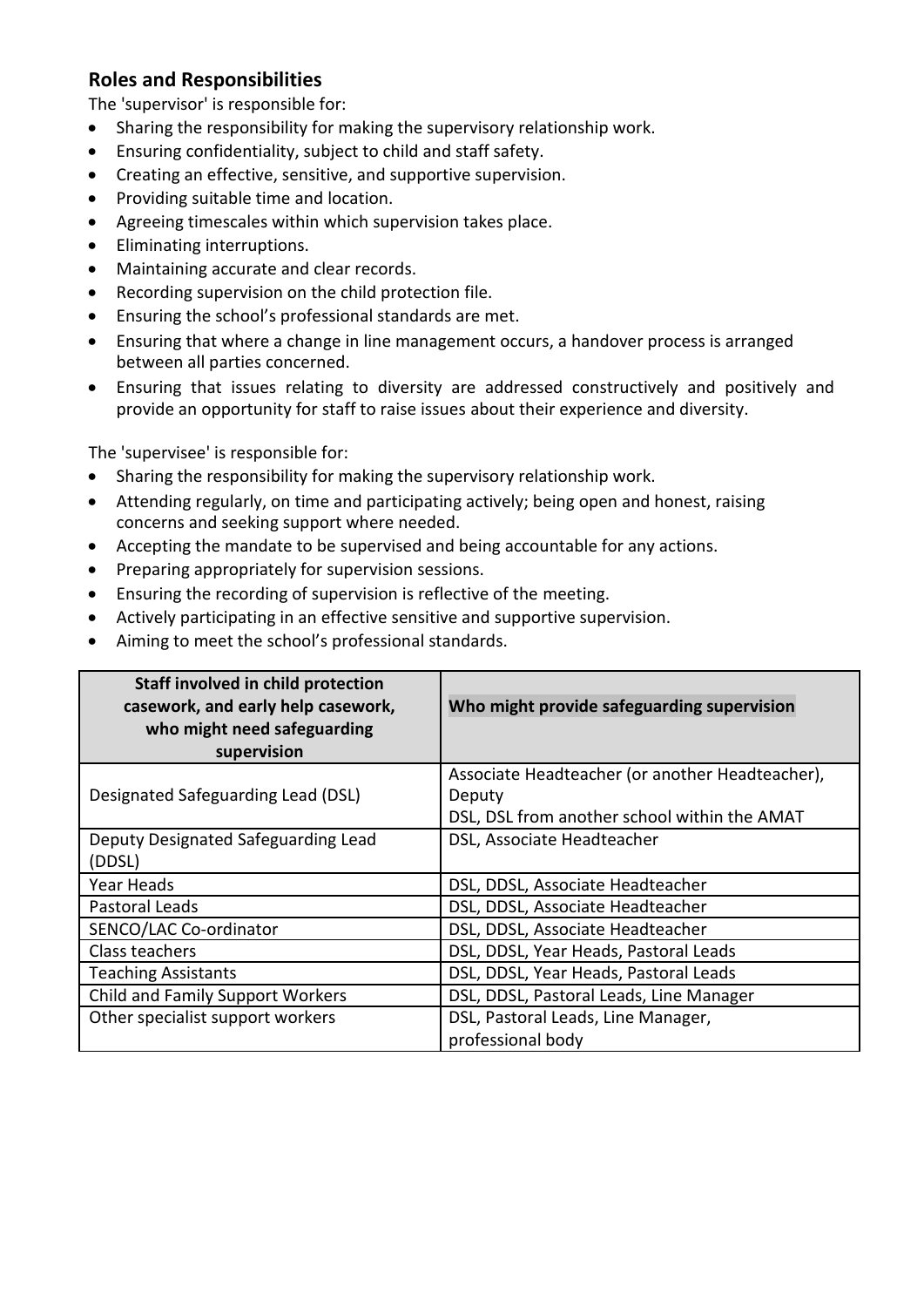# **Supervision Methods**

Supervision should be undertaken with designated staff responsible for or working with identified vulnerable children and/or their families. It should include all staff working with children who are subject to a child protection or child in need plan, children with social care involvement, children looked after (LAC) and children subject to early help support through case work and/or and early help assessment at thresholds 1, 2 or 3.

This policy is concerned primarily with one-to-one supervision that takes place in private at a prearranged time with an agreed agenda and preparation on behalf of both parties. All staff within the organisation that have responsibility for safeguarding children (as identified in the grid on the previous page) will have access to this method of supervision. Supervision in the school may be offered both internally and/or externally

**Internal supervision:** Safeguarding supervision should always be carried out by the named Designated Safeguarding Lead for child protection (DSL) in the school but may need to be delegated to other key staff with safeguarding responsibilities, such as Year Heads or Pastoral Leaders. Supervision for the DSL should be carried out by the Principal, or Headteacher, another Headteacher at another AMAT School

It is recognised, however, that supervision is an on-going process that takes place in other ways. The two other main methods are outlined below. They have a place but should not replace planned, formal, recorded, one to one sessions.

**Group safeguarding supervision:** In some cases, it may be necessary to conduct a group safeguarding supervision. This is a session where there may be several staff involved in direct child protection/safeguarding work with a specific child/ family. There are many benefits to be gained from group supervision including problem solving, peer group learning and giving and receiving strong feedback within a supportive setting.

In group supervision the roles and responsibilities of the supervisor and supervisees should be the same with the added principles:

- The group should clarify and agree the boundaries of confidentiality
- The records should reflect that this was a group supervision.

**Unplanned or "ad-hoc" supervision:** The pace of work and change and the frequency of supervision means that staff often must 'check something out' with a supervisor, obtain a decision or gain permission to do something in between formal supervision sessions. In addition, staff who work in schools where there are a lot of child protection concerns, will be working closely with their supervisor and often communicating daily about thresholds, decision making, disagreements between agencies etc.

This form of supervision is a normal and acceptable part of the staff/supervisor relationship. However, the following points should be borne in mind when considering unplanned or ad-hoc supervision:

- Any decisions made about a child or family should be clearly recorded on the child's records as appropriate.
- Where supervisees and supervisors work closely together this does not negate the need for private one to one time together on a regular basis. The focus of these sessions is wholly on the individual, their development, performance, and any issues arising from their work that do not arise on a day-to-day basis.